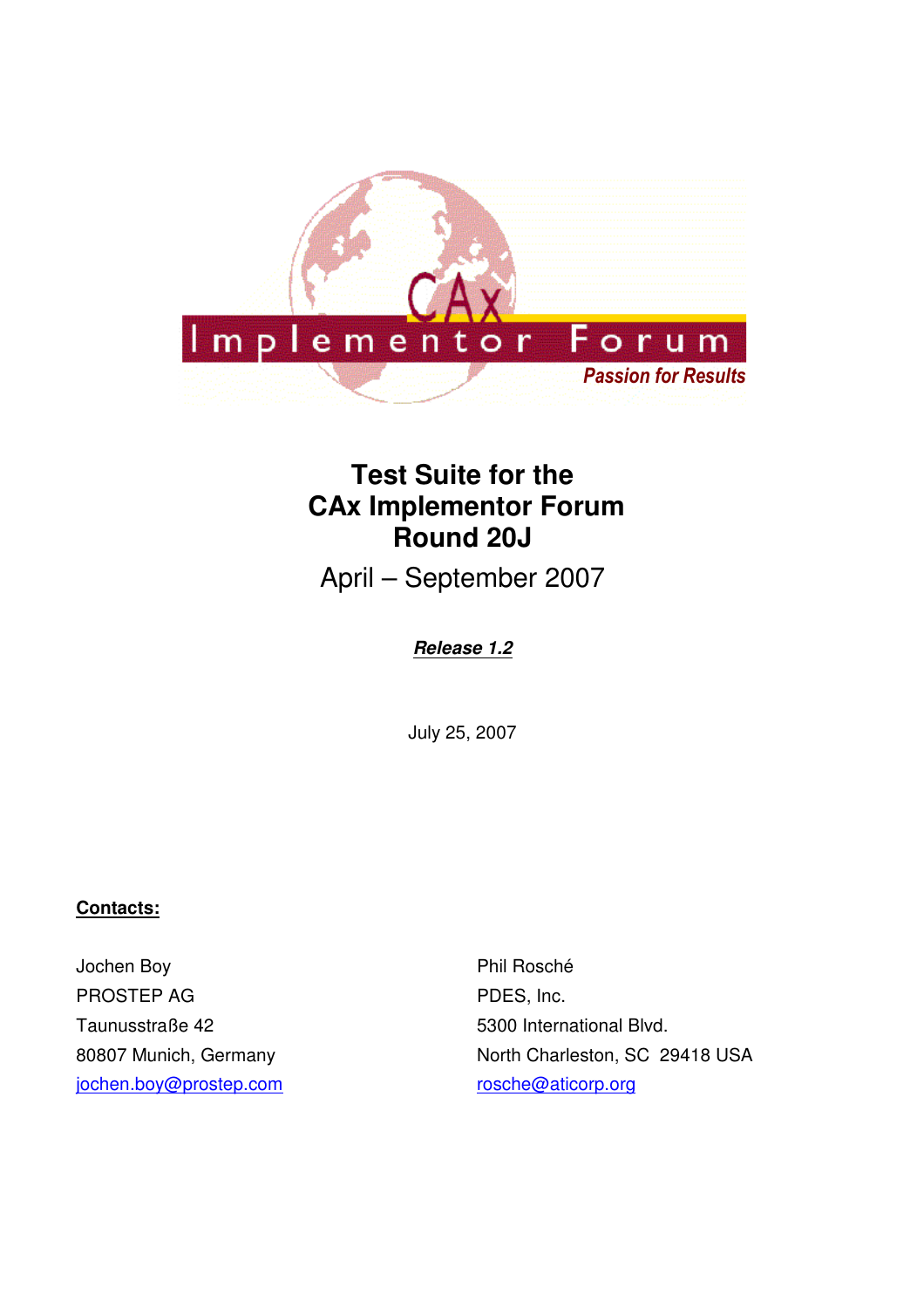# **Contents:**

| 1.0                                                              |
|------------------------------------------------------------------|
| 1.1                                                              |
| 1.2                                                              |
| 1.3                                                              |
| 1.4                                                              |
| 2.0                                                              |
| 2.1                                                              |
| 2.1.1                                                            |
| 2.1.2                                                            |
| 2.1.3                                                            |
| 2.1.3.1                                                          |
|                                                                  |
| 2.2 Model GD5: Geometric Dimensioning and Tolerancing 1044       |
| 2.2.1                                                            |
| 2.2.2                                                            |
| 2.2.3                                                            |
| 2.2.3.1                                                          |
| Model C1: 3D Associative Text and Special Characters 1243<br>2.3 |
| 2.3.1                                                            |
| 2.3.2                                                            |
| 2.3.3                                                            |
| 2.3.3.1                                                          |
|                                                                  |
|                                                                  |
| 2.4.1                                                            |
| 2.4.2                                                            |
| 2.4.3                                                            |
| 2.4.3.1                                                          |
|                                                                  |
| 3.0                                                              |
| 3.1                                                              |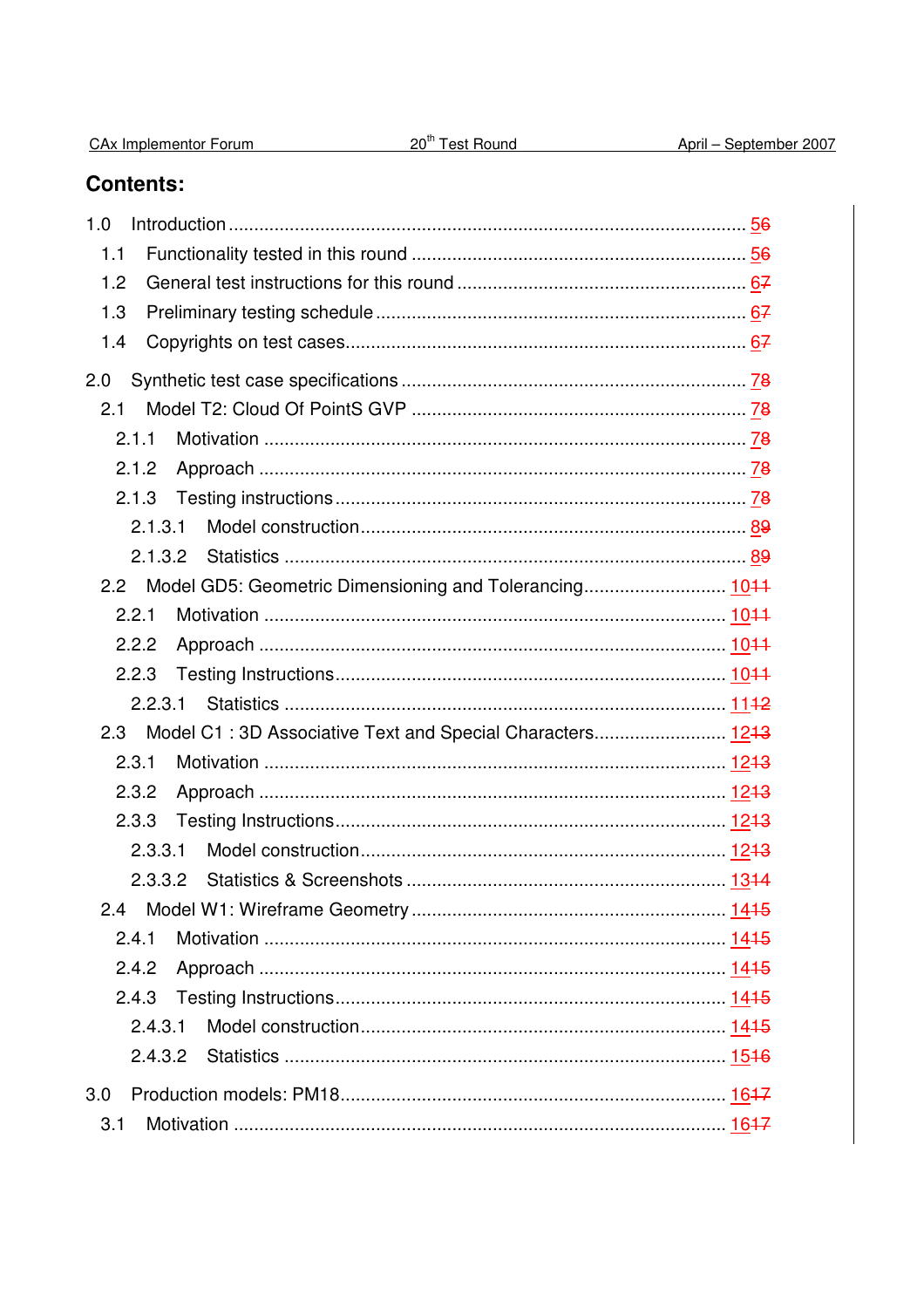|  | CAx Implementor Forum 20 <sup>th</sup> Test Round April – September 2007 |  |
|--|--------------------------------------------------------------------------|--|
|  |                                                                          |  |
|  |                                                                          |  |
|  |                                                                          |  |
|  |                                                                          |  |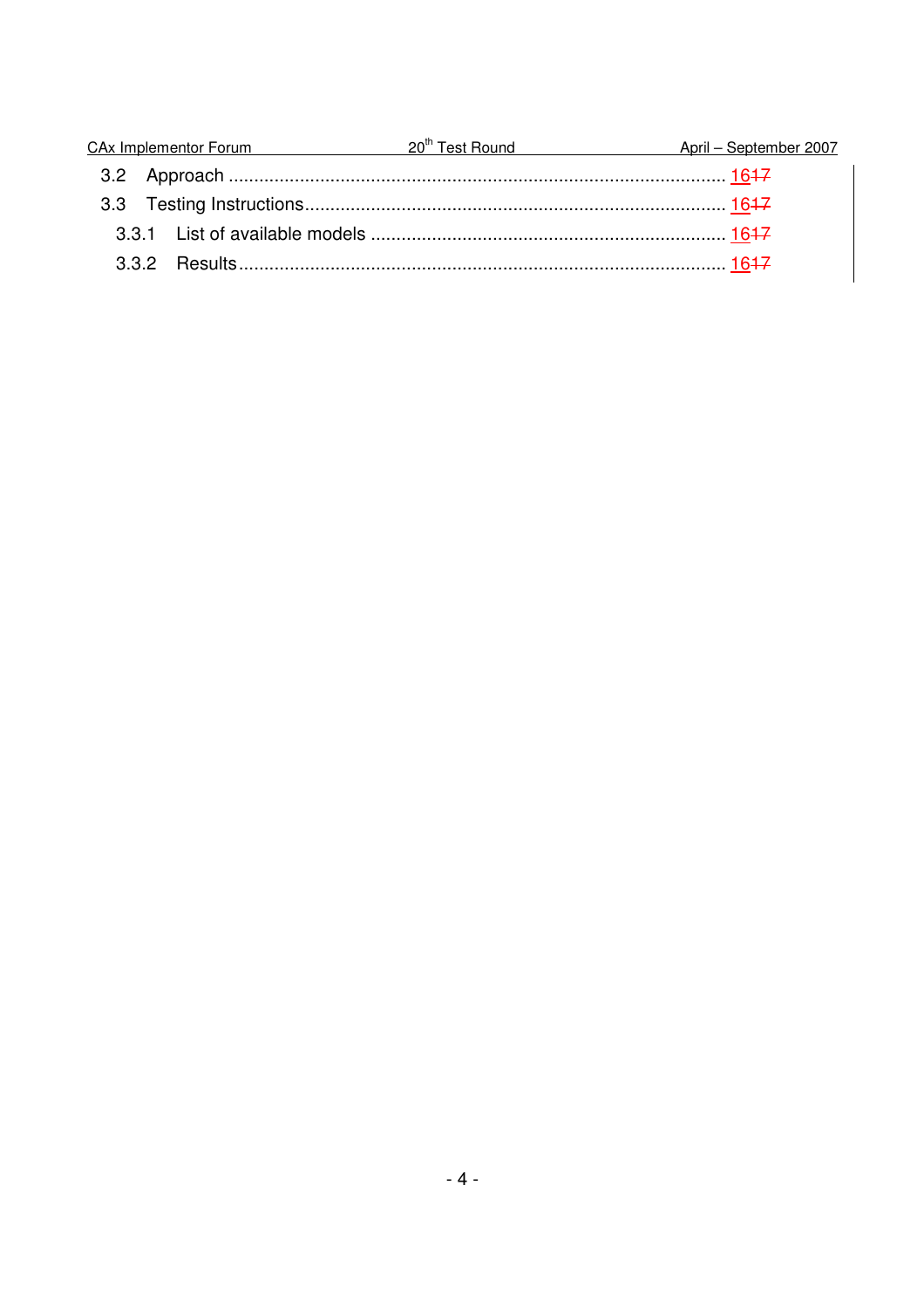# **1.0 Introduction**

This document describes the suite of test cases to be used for the twentieth round of testing of the CAx Implementor Forum (CAx-IF). The CAx-IF is a joint testing forum organized by PDES, Inc. and the ProSTEP iViP Association. The test rounds of the CAx-IF concentrate primarily on testing the interoperability and conformance of STEP processors based on AP 203 and AP 214.

The test rounds in general combine testing of synthetic and production models. Production models will in most cases be provided by the member companies of the organizations PDES, Inc. and ProSTEP iViP Association. When production models are not available from the member companies, "production-like" models will be solicited from the various CAx-IF participants.

This test suite includes synthetic models for testing the following capabilities: 3D Associative Annotations including Special Characters, Geometric & Dimensional Tolerances, Cloud Of Points Validation, and Wireframe Geometry.

Production models are provided for assemblies and piece parts. The basis for the production test cases is native CAD models. Each test case therefore originates from a single CAD system, and the set of test cases to be pre-processed (converted to STEP files) is unique for each CAD system. After pre-processing, the resulting STEP files are then to be imported/post-processed/read in by the rest of the participants.

### **1.1 Functionality tested in this round**

Functionality tested in this round relates to: 3D Associative Annotations including Special Characters, Geometric & Dimensional Tolerances, Cloud Of Points Validation, and Wireframe Geometry.

- 3D Associative Annotations is related to the functionality to display notes in the 3d model space. These notes are typically associated with a geometric element of the model (Associative Text). The annotations shall also include certain special characters such as a diameter symbol, represented by its Unicode string. This test is intended as preparation for GD&T presentation.
- Geometric & Dimensional Tolerances describes the capability to embed information about tolerances which are necessary input for the manufacturing of the part into the 3D model. The tests are currently focused on the 'representation' level, i.e. including the intelligent, associative information, so an importing CAD system could re-create the presentation based on this. In the current round, the scope will be extended by linear dimensions.
- The Cloud of Points validation aims for the detection of shape changes during STEP data exchange by defining a number of sampling points per face on export, and measuring their distance to the geometry created in the importing system after the exchange. The tests will be based on old production models.
- Wireframe geometry exchange has been tested in the early days of STEP data exchange and has been added to the test suite again by a participant's request. Wireframe geometry is used as the basis for parametric design.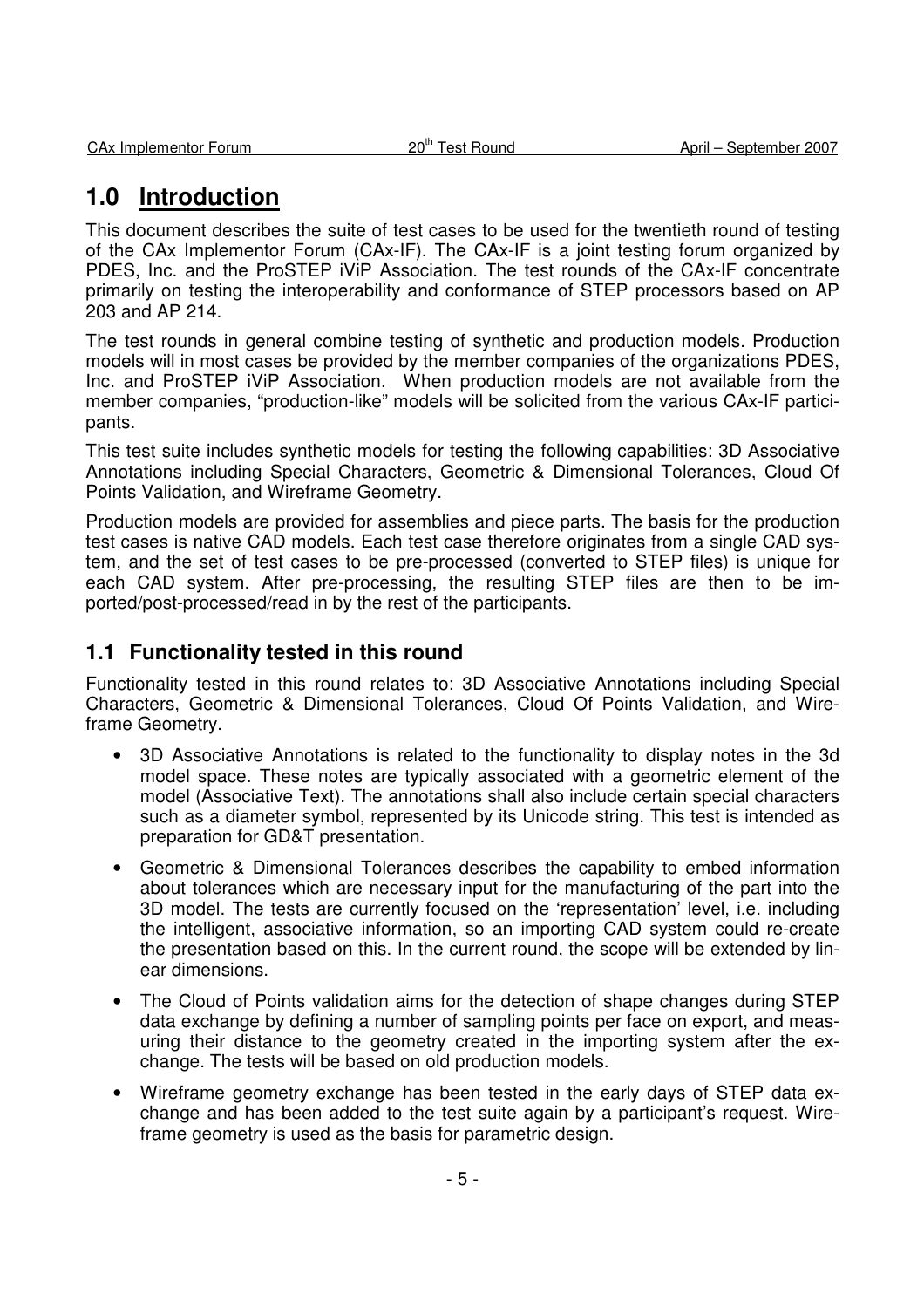| CAx Implementor Forum | 20 <sup>th</sup> Test Round | April – September 2007 |
|-----------------------|-----------------------------|------------------------|
|                       |                             |                        |

• In addition to synthetic models for the above capabilities, production models are included in this round of testing.

# **1.2 General test instructions for this round**

The general procedures for communication of models and statistics are outlined in a separate document 'General Testing Instructions'. The general instructions can be retrieved from CAx Implementor Forum web sites. The latest version is v1.5, dated December 2006.

# **1.3 Preliminary testing schedule**

The following schedule has been agreed on for Round20J:

| Date               | <b>Action</b>                                                |  |
|--------------------|--------------------------------------------------------------|--|
| April 27, 2007     | Test Suite available /                                       |  |
| (Fri)              | 1 <sup>st</sup> CAx Implementor Forum conference call        |  |
| <b>ASAP</b>        | <b>Production Models released</b>                            |  |
| May $16$ (Wed)     | Initial STEP files and native stats due                      |  |
| June 27 (Wed)      | <b>STEP files and native stats frozen</b>                    |  |
| July 18 (Wed)      | Target stats due / $2nd$ conference call                     |  |
| August 29 (Wed)    | <b>Target stats frozen</b>                                   |  |
| September 5 (Wed)  | Pre-release of final stats / 3 <sup>rd</sup> conference call |  |
| September 11 (Tue) | Review meeting for test round                                |  |
| September 12 - 13  | <b>CAx Implementor Forum meeting,</b>                        |  |
| $(Wed - Thu)$      | <b>Darmstadt, Germany</b>                                    |  |

The CAx-IF meeting will take place in conjunction with the Workshop for STEP data exchange on Thursday, which is the PROSTEP user roundtable.

# **1.4 Copyrights on test cases**

Not all of the production test cases which were provided by the PDES, Inc. and ProSTEP iViP member companies are fully released for any purpose. The least common denominator is that the test cases can be freely distributed among the ProSTEP iViP / PDES, Inc. Round Table participants and can be used for any purposes that are related to CAx-IF testing (i.e. testing, documentation of testing efforts), as long as a reference to the originating company is made.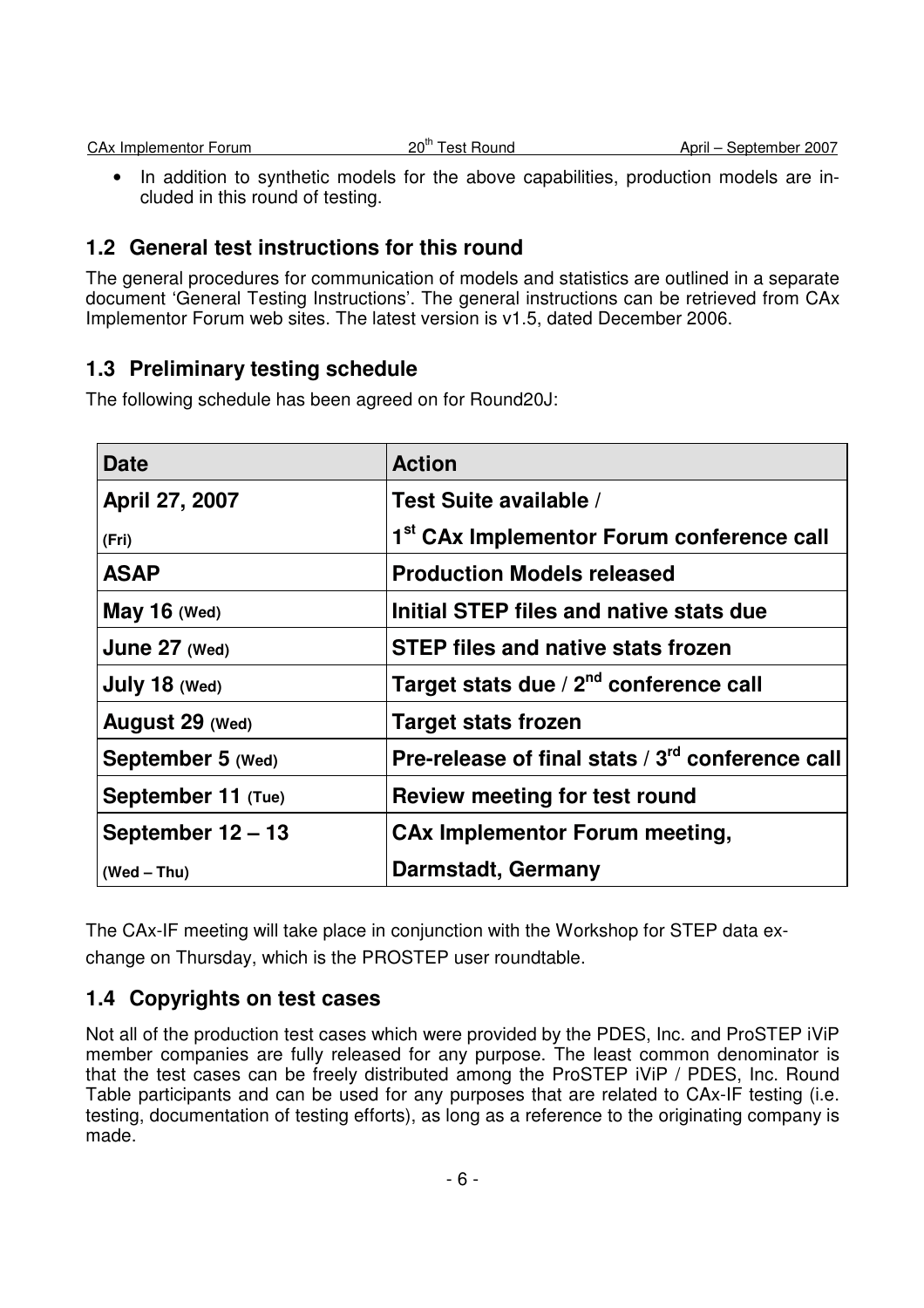The test cases must not be used for any purposes other than the CAx-IF testing or outside of PDES, Inc. and ProSTEP iViP.

# **2.0 Synthetic test case specifications**

### **2.1 Model T2: Cloud Of PointS GVP**

#### **2.1.1 Motivation**

The "Cloud Of PointS" (COPS) is a relatively new kind of validation properties, intended to validate the actual shape of the model. The mechanism is based on sampling points, which are created exactly on each surface by the exporting CAD system and written into the STEP file as entroid points. The importing system measures the distances between those sampling points and the faces and boundaries of the created geometry in order to detect any shape changes.

In case a face gets lost during translation, the sampling points can also be used as a guideline to re-create the face.

The goal is to extend the STEP file to be a self-validating archive, since in addition to the geometry it also stores the information for its validation. The main application scenario for this is long-term archiving.

#### **2.1.2 Approach**

The COPS Validation Properties will be tested according to the current Recommended Practices for Geometric Validation Properties, available CAx-IF on the web sites, under "Joint Testing Information" (dated 12-06-2006).

A more detailed presentation on this functionality provided by ITI is available in member area of the CAx-IF web sites, under "Information on Round19J of Testing".

### **2.1.3 Testing instructions**

Three native files are available for COPS testing in Round20J:

- A vane cluster, native UG NX
- A molding tool, native CATIA V5
- An activity tray, native I-DEAS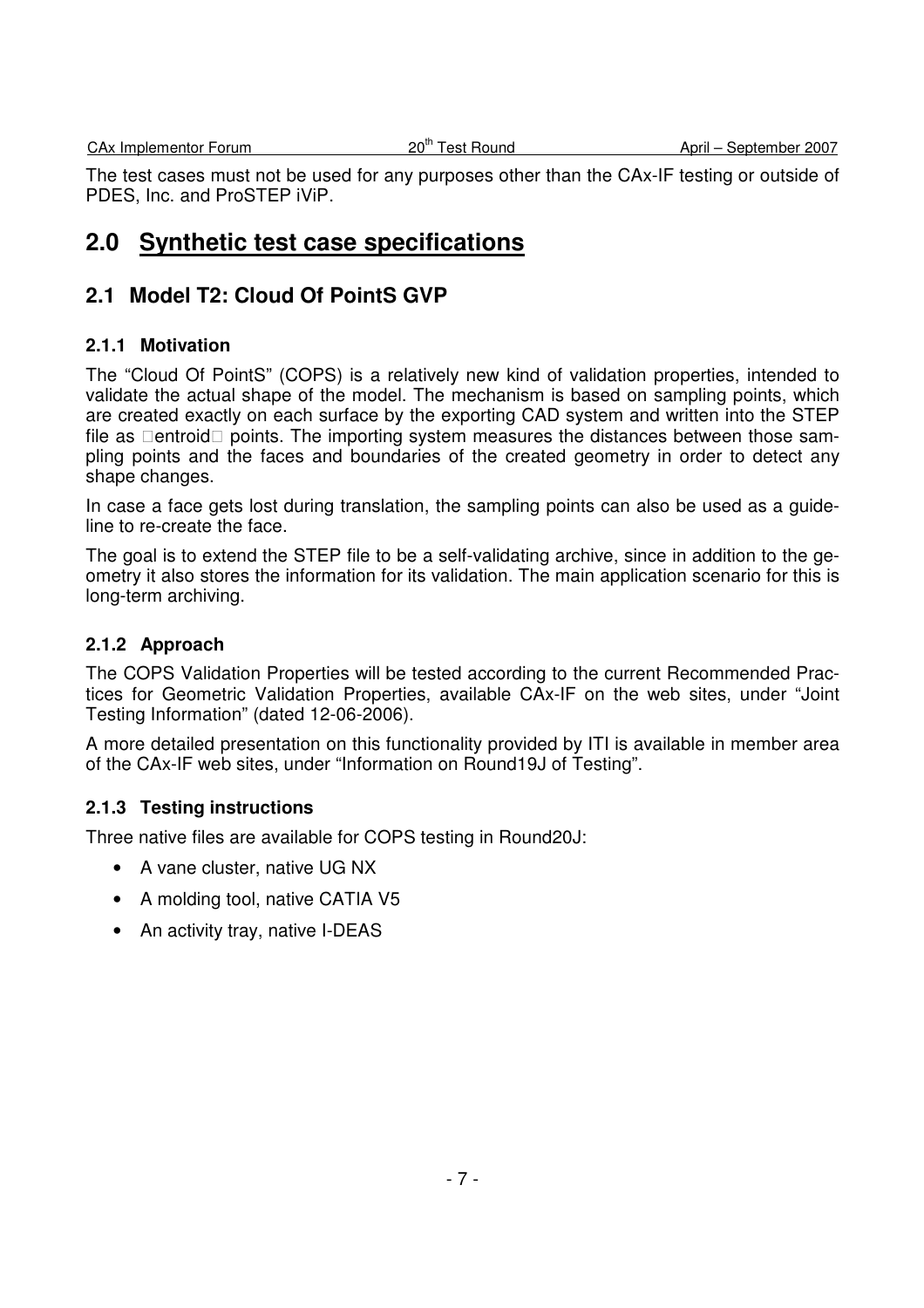

Figure 1: Shape of the T2 models (vane cluster, left, molding tool, right, activity tray, bottom)

### **2.1.3.1 Model construction**

The vane cluster was originally used as a production model in Rounds 15J and 16J. It has been provided by Pratt & Whitney as a UG assembly. The molding tool was originally tested in Round10J, provided by Dassault Systèmes. The acticity tray was used as a production model in Round11J, provided by ITI for I-DEAS. The native models will be made available on the CAx-IF Document Sharing Web Site.

Participants with a CATIA V5, I-DEAS or UG STEP processor should export the T2 models based on the native model, all others based on the STEP file. In any case, the highest level of validation properties supported by the exporting system shall be included in the STEP file.

### **2.1.3.2 Statistics**

With each STEP file submitted for the T2 model, vendors must include a text file with the stats in comma-delimited form (.CSV):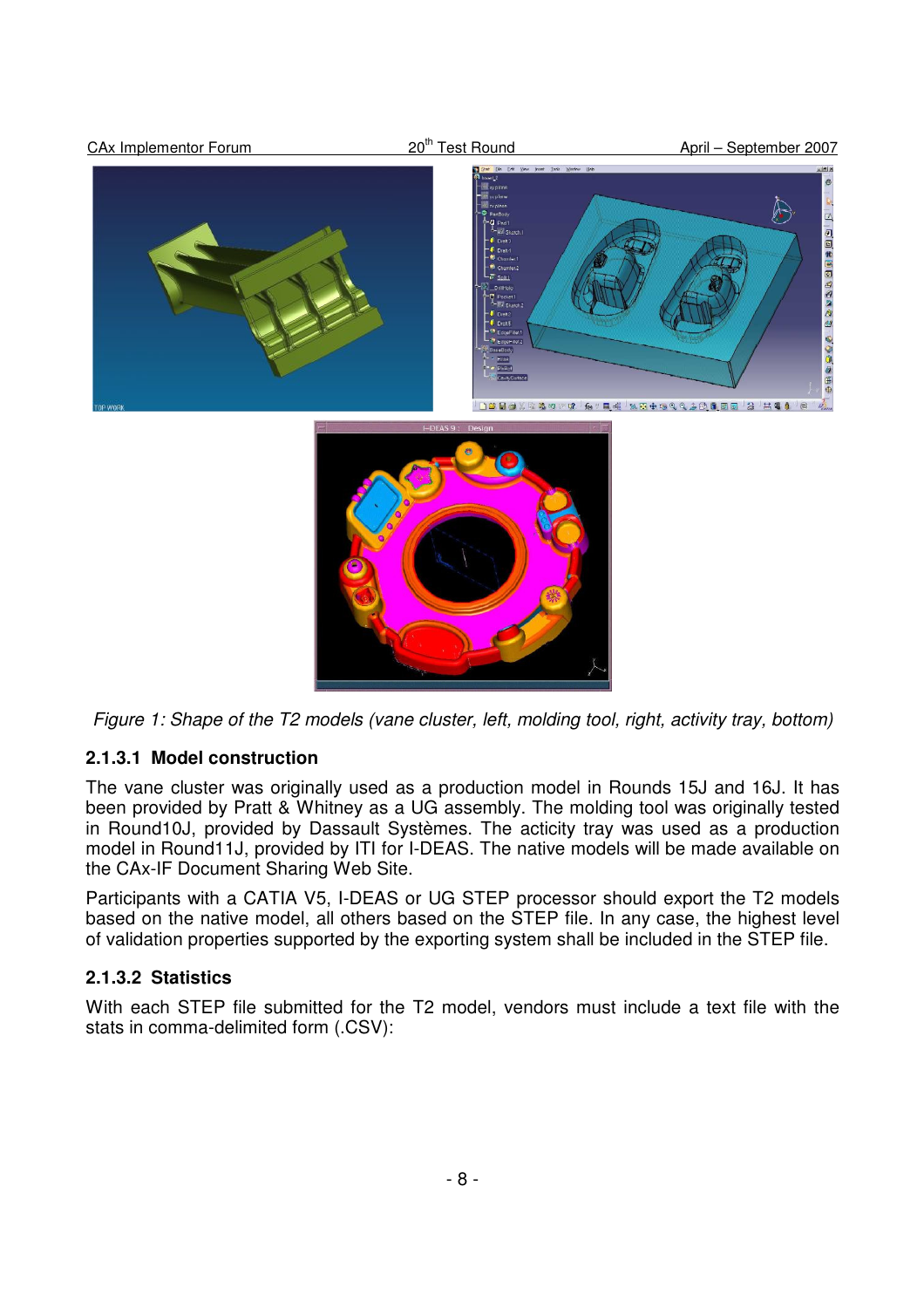| <b>CAx Implementor Forum</b>                    | 20 <sup>th</sup> Test Round<br>April - September 2007                                                                                                      |  |  |
|-------------------------------------------------|------------------------------------------------------------------------------------------------------------------------------------------------------------|--|--|
| model                                           | t2 ug / t2 c5 / t2 id                                                                                                                                      |  |  |
| system_n                                        | Native system code                                                                                                                                         |  |  |
| system_t                                        | Target system code (for native stats use 'stp' for system t)                                                                                               |  |  |
| lunit                                           | <b>Units</b>                                                                                                                                               |  |  |
| volume                                          | Total volume of all solids                                                                                                                                 |  |  |
| validation<br>volume                            | Total volume of all solids as received via the validation prop-<br>erty capability.                                                                        |  |  |
| valid vol                                       | pass/fail, is the instantiation of the validation property 'volume'<br>in the STEP file as per the recommended practices for valida-<br>tion properties?   |  |  |
| area                                            | Total surface area of all solids                                                                                                                           |  |  |
| validation area                                 | Total surface area of all solids (entire assembly) as received<br>via the validation property capability.                                                  |  |  |
| valid area                                      | pass/fail, is the instantiation of the validation property 'area' in<br>the STEP file as per the recommended practices for validation<br>properties?       |  |  |
| cx cy cz                                        | Centroid of all solids                                                                                                                                     |  |  |
| validation cx<br>validation cy<br>validation cz | Centroid of all solids (entire assembly) as received via the<br>validation property capability.                                                            |  |  |
| valid_cent                                      | pass/fail, is the instantiation of the validation property 'cen-<br>troid' in the STEP file as per the recommended practices for<br>validation properties? |  |  |
| cops ok                                         | pass/fail, indicates whether the model passed comparison of<br>the COPS GVP (i.e. no shape changes detected), or failed.                                   |  |  |
| valid_cops                                      | pass/fail, indicates whether the target system considers the<br> implementation of the Cloud of PointS information valid as per<br>recommended practices.  |  |  |
| date                                            | Date submitted                                                                                                                                             |  |  |
| issues                                          | Short description of issues                                                                                                                                |  |  |
|                                                 |                                                                                                                                                            |  |  |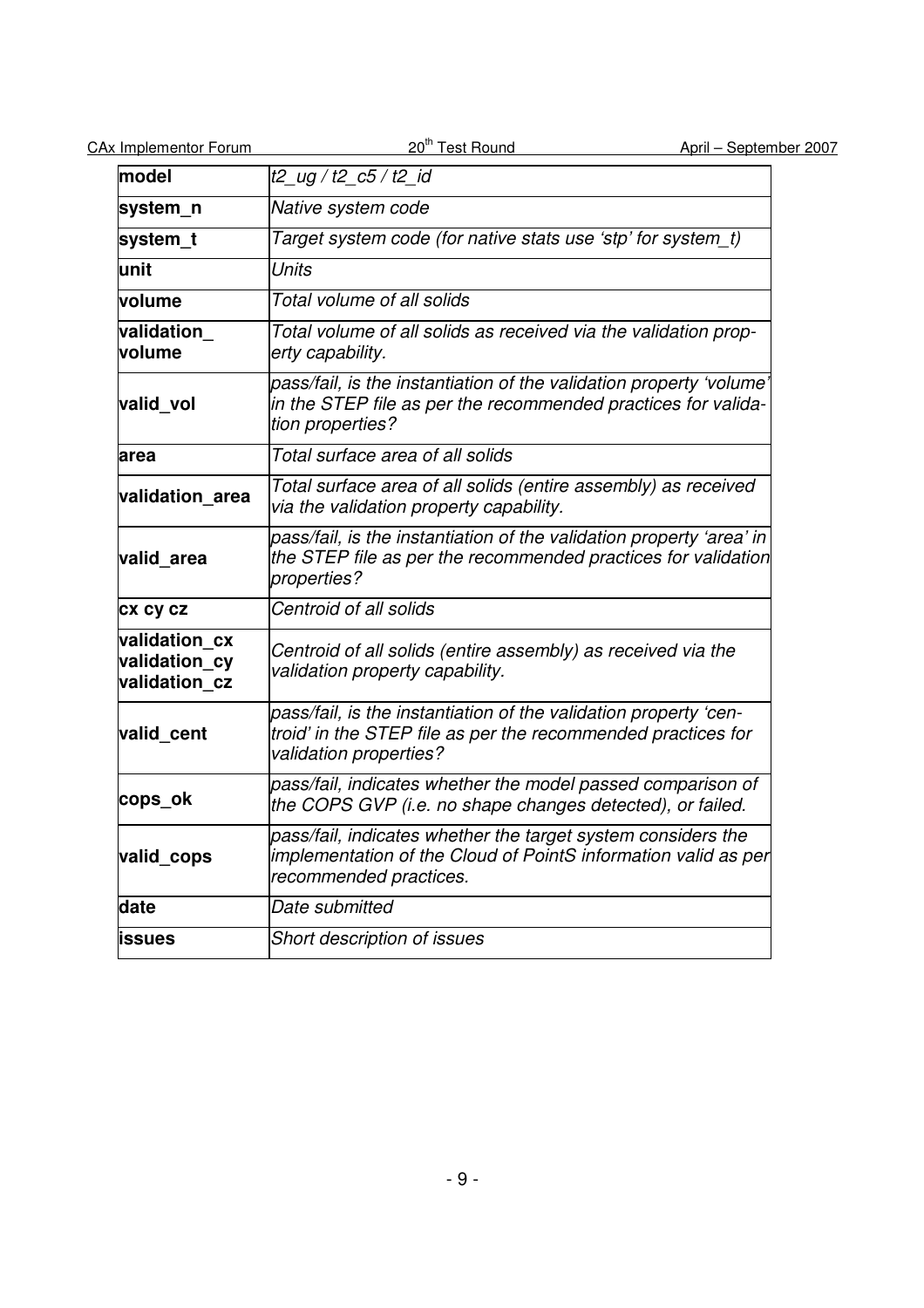## **2.2 Model GD5: Geometric Dimensioning and Tolerancing**

#### **2.2.1 Motivation**

Geometric and Dimensional Tolerances are required for a number of business use cases in the context of STEP data exchange. Among others, they are a prerequisite for long-term data archiving. In addition, the GD&T data can be used to drive downstream applications such as coordinate measuring and manufacturing

### **2.2.2 Approach**

The functionality tested with this model is based on the Recommended Practices for GD&T Representation, available on the WikiSTEP Page:

http://www.wikistep.org/index.php/Recommended\_Practices\_for\_the\_Representation\_of\_GD%26T

In addition, this will be a first test of the "minimalist approach" to GD&T presentation as decided at the Round19J Review meeting, i.e. GD&T representation plus basic positioning information. Recommended Practices for this and an accordingly extended EXPRESS schema will be made available in the member area of the CAx-IF website or on the WikiSTEP page.

### **2.2.3 Testing Instructions**

This test case is derived from the "GD2" test case used in earlier CAx-IF test rounds. Item 9 has been added to the instructions below.

- 1. Use inches for units.
- 2. Create a rectangular block at the origin with dimensions  $x = 4$ ,  $y=2$ ,  $z=1$ .
- 3. Remove two 1 inch diameter through holes parallel to the Z axis centered in the block. The entroid es of the holes are at  $(1, 1, 0)$  and  $(3,1,0)$
- 4. Assign Datum plane A to the top face, i.e. the XY plane where Z=1.
- 5. Assign Datum plane B to the side face, i.e., the XZ plane where Y=2.
- 6. Assign Datum C to the end face, i.e., the YZ plane where X=3.
- 7. Assign a position tolerance to the pattern of holes diameter of .01 referencing Datum C and B in that order of precedence. See Figure 2 below.
- 8. Assign a perpendicularity tolerance of .01 on the top face (the same face as Datum A) referencing Datum B and Datum C in that order of precedence.
- 9. Add a linear dimension for the diameter of a hole (not shown on Figure 2).

This should create a part with a solid model, one dimensional tolerance, one position tolerance, one perpendicularity tolerance, three datums and one linear dimension.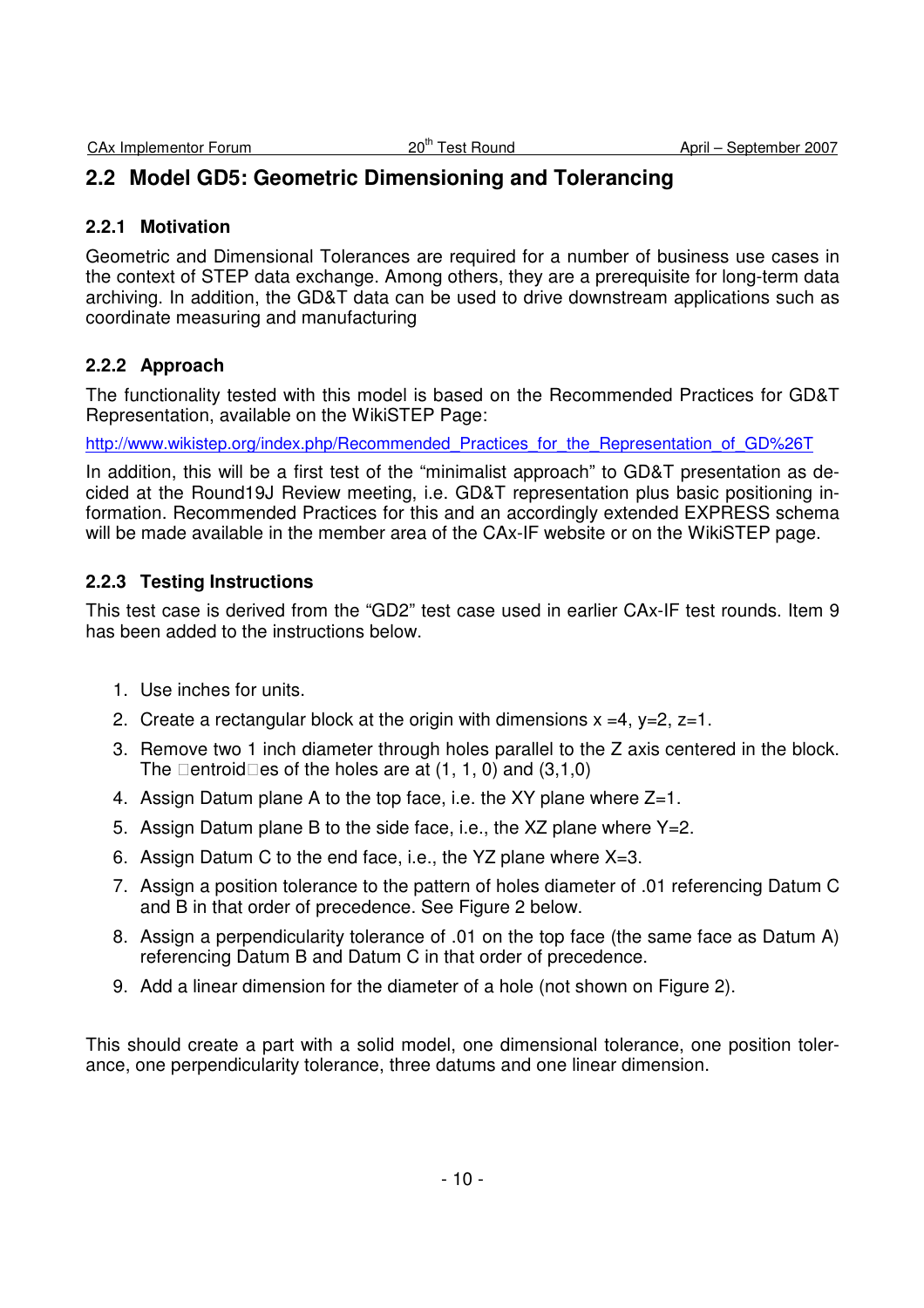

Figure 2: Shape of the GD2 model

### **2.2.3.1 Statistics**

With each STEP file processed for the GD&T model, vendors must include a text file with the statistics in comma-delimited form (.CSV):

| model          | gd5                                                          |  |
|----------------|--------------------------------------------------------------|--|
| system n       | Native system code                                           |  |
| system t       | Target system code (for native stats use 'stp' for system t) |  |
| unit           | Units                                                        |  |
| volume         | Total volume of all solids                                   |  |
| area           | Total surface area of all solids                             |  |
| cx, cy, cz     | Centroid of all solids                                       |  |
| dim found      | The number of dimensions processed.                          |  |
| datum found    | The number of datums processed.                              |  |
| tol_processed  | The number of tolerances processed.                          |  |
| date           | lDate submitted                                              |  |
| <b>lissues</b> | <b>Short description of issues</b>                           |  |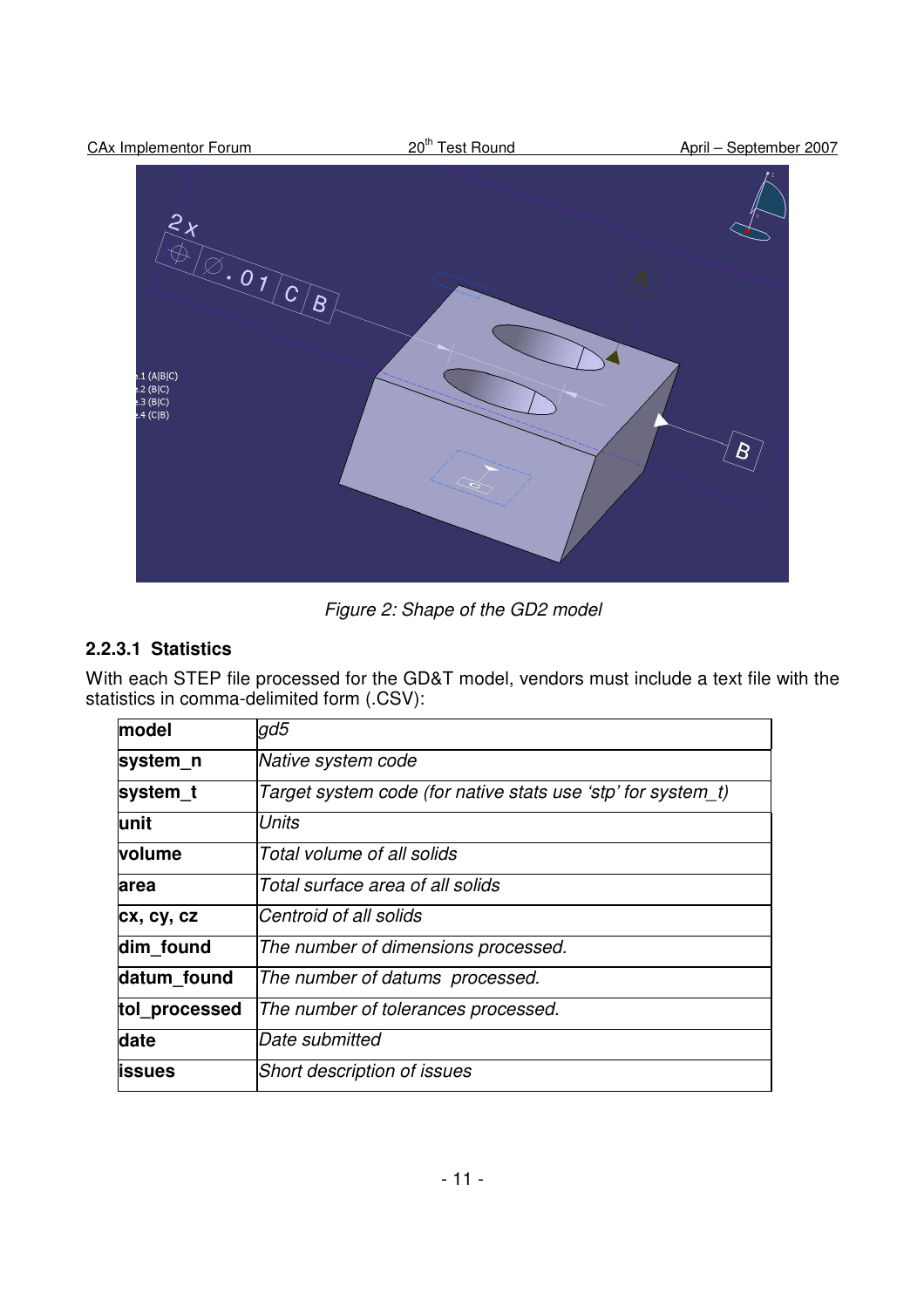## **2.3 Model C1 : 3D Associative Text and Special Characters**

#### **2.3.1 Motivation**

The main objectives for this test is the further preparation for GD&T Presentation: Since many of the 3D Annotation modules will be re-used for GD&T Presentation, this test is also a preparation for that. Explicit GD&T Presentation will be tested at a later point in time.

Since the focus of this test is on the functionality mentioned above, a very simple test model will be used.

### **2.3.2 Approach**

The systems' support for associative text varies greatly. The approach discussed with the Implementor Forum allows for:

- unstyled text in the model
- styled notes in the model
- associate notes to the model
- associativity of notes visually depicted by leader curves
- special characters represented by the Unicode encoding within the annotations.

The support for this functionality inside the systems varies considerably. Further variations are introduced by the target elements to which the notes can be associated in a system.

For the test of 3D Annotation, a scenario with a styled text associated to a face and a visual depiction of this associativity by a leader curve will be implemented. Since the underlying STEP approach is modular, those systems that cannot exactly represent such a scenario are encouraged to use closest-fits, e.g. neglect the associativity when necessary.

The recommended practices for associative text are available on the CAx-IF web sites, http://www.cax-if.org/ and http://www.cax-if.de/.

### **2.3.3 Testing Instructions**

#### **2.3.3.1 Model construction**

In order to test color and text exchange without any unwanted side-effects, a very simple geometry is used. It was originally defined in Round6J and should contain:

A cube (arbitrary dimensions and colors).

This model is also used to test the exchange of 3D annotations, for systems supporting this functionality. Recommendations to set up the text in the model:

- Include a number annotations in the model, at least one of each of the following:
	- **single-line text**
	- **F** multi-line text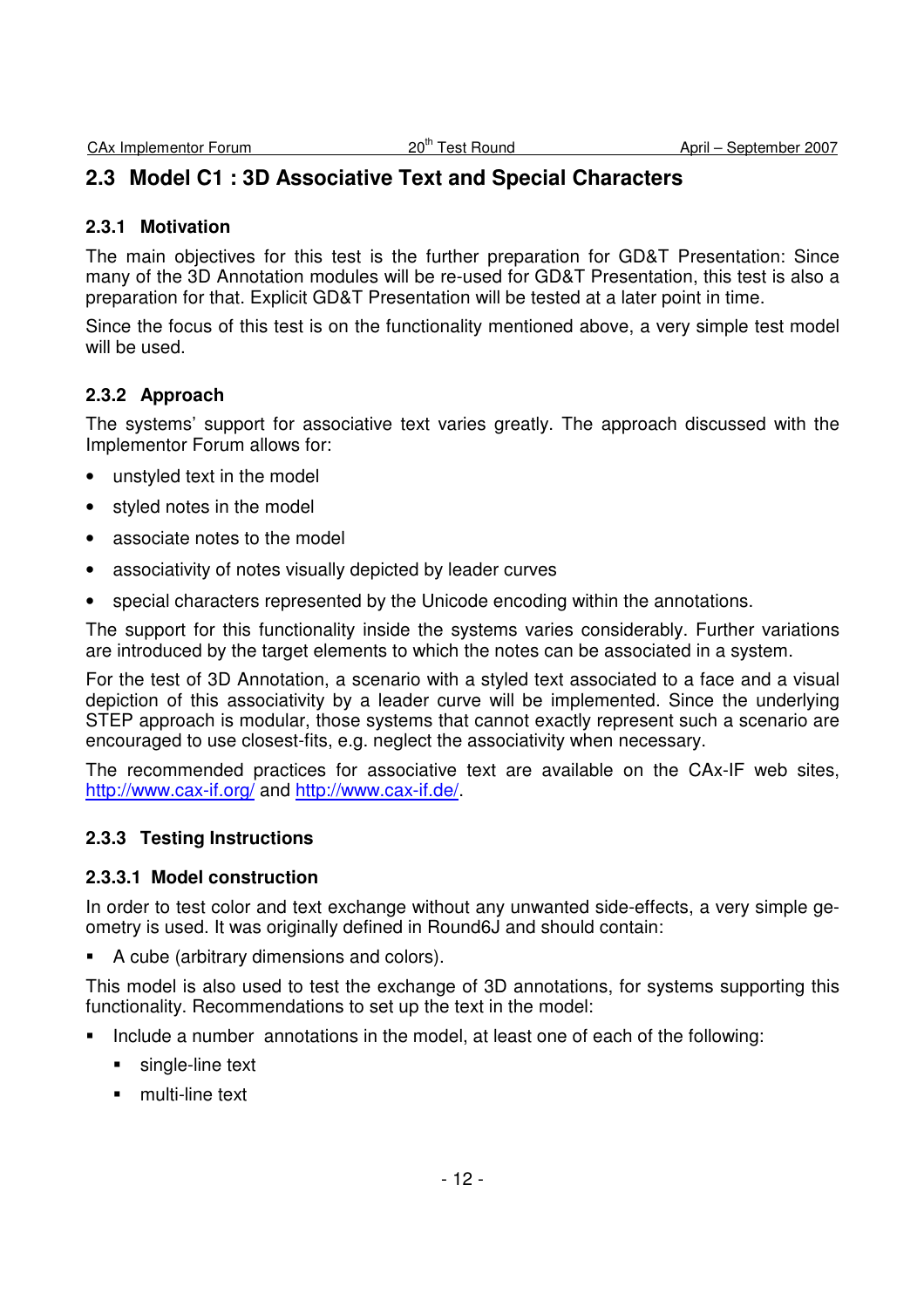CAx Implementor Forum 20<sup>th</sup> Test Round April – September 2007

- **EX including a special character (e.g. a diameter symbol) represented by its Unicode en**coding.
- Style the texts with an arbitrary color and other applicable attributes.
- **The annotations should be associated to portions of the cube, e.g. a surface and an edge.**
- **Select an arbitrary placement of the text**



Figure 3: A section of the C1 model with a 3D Annotation

### **2.3.3.2 Statistics & Screenshots**

With each STEP file submitted for C1, vendors must include a text file with the stats in comma-delimited form (.csv):

| model                | c1                                                                                                                                                                                               |  |
|----------------------|--------------------------------------------------------------------------------------------------------------------------------------------------------------------------------------------------|--|
| system_t             | Native system code                                                                                                                                                                               |  |
| system n             | Target system code (for native stats use 'stp' for system t)                                                                                                                                     |  |
| valid_txt            | all/partial/none – whether the specified texts appear in the<br>model<br>Note: na indicates vendor is not testing associative text                                                               |  |
| valid txt -<br>assoc | all/partial/none – whether the association of the text to the<br>elements of the geometric model as described above is cor-<br>rect<br>Note: na indicates vendor is not testing associative text |  |
| lunicode             | pass/fail – whether Unicode characters were included in at<br>least one of the annotations, and if they were decoded and<br>displayed correctly after import.                                    |  |
|                      | Note: na indicates the system does not support Unicode en-<br>coding and/or display in annotation.                                                                                               |  |
| date                 | Date submitted                                                                                                                                                                                   |  |
| <b>ISSUES</b>        | <b>Short description of issues</b>                                                                                                                                                               |  |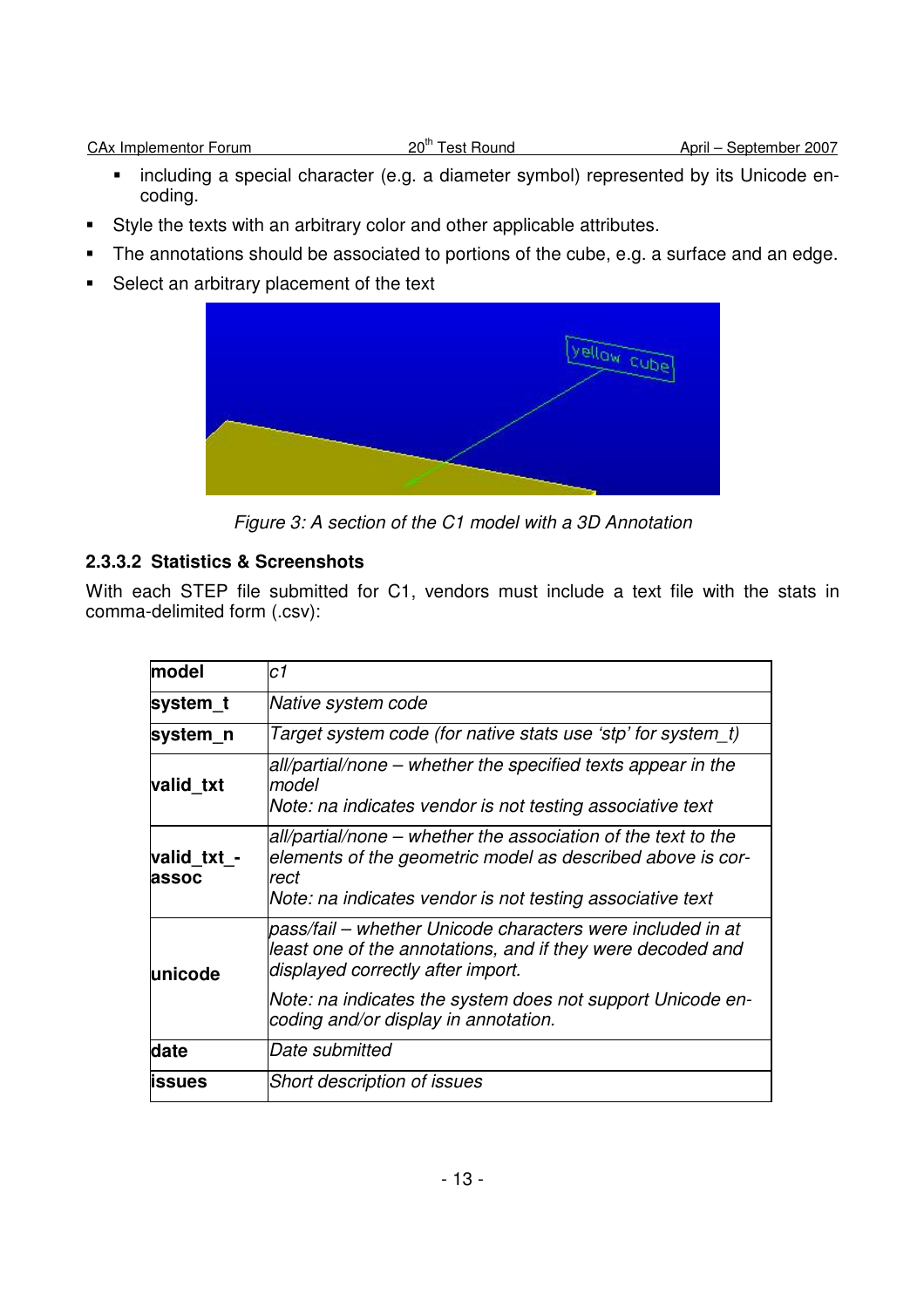| <b>CAx Implementor Forum</b> |  |
|------------------------------|--|

 $20<sup>th</sup>$  Test Round  $\qquad \qquad$  April – September 2007

Please note that due to the simplicity of the test model, no geometry statistics (volume / area / entroid) will be collected.

In order to validate the color and annotation exchange on a visual basis, vendors are asked to send in a screenshot for their native model and one for each imported C1 to Jochen.boy@prostep.com. These pictures will then be published in the secure area of the CAx-IF web sites (http://www.cax-if.de/secure/ and http://www.cax-if.org/secure/). The following naming convention is suggested:

c1-[nat]-[tgt].[type]

where [nat] is the native system code, [tgt] is the target system code (use 'native' for the screenshot of the native model), and [type] is the usual extension based on the file format (.jpg/.gif/.bmp).

### **2.4 Model W1: Wireframe Geometry**

#### **2.4.1 Motivation**

Wireframe is the most basic representation of geometry available in the STEP data model. It consists of various types of curves only, which may be the boundaries of a more advanced 3D representation, such as a surface or solid model. Wireframes are also used as support geometry, or may be the basis for parametric operations to create surfaces or solids.

There haven't been dedicated tests for wireframe geometry since the early days of the CAx-IF, so the test this round is basically aimed to capture the state of the art.

### **2.4.2 Approach**

The shape representation to be used is geometrically bounded wireframe shape representation, using a geometric curve set. The allowable entities to be used for points and curves are defined in Part 42.

### **2.4.3 Testing Instructions**

### **2.4.3.1 Model construction**

A seed file will be provided in the member area of the CAx-IF web site. The basic shape of the test model is that of a balloon on a string. It contains the following class 2 entities:

- Point
- Line
- Circle
- Ellipse
- Parabola
- Hyperbola
- Bezier Curve
- B-Splines with different degrees, and one rational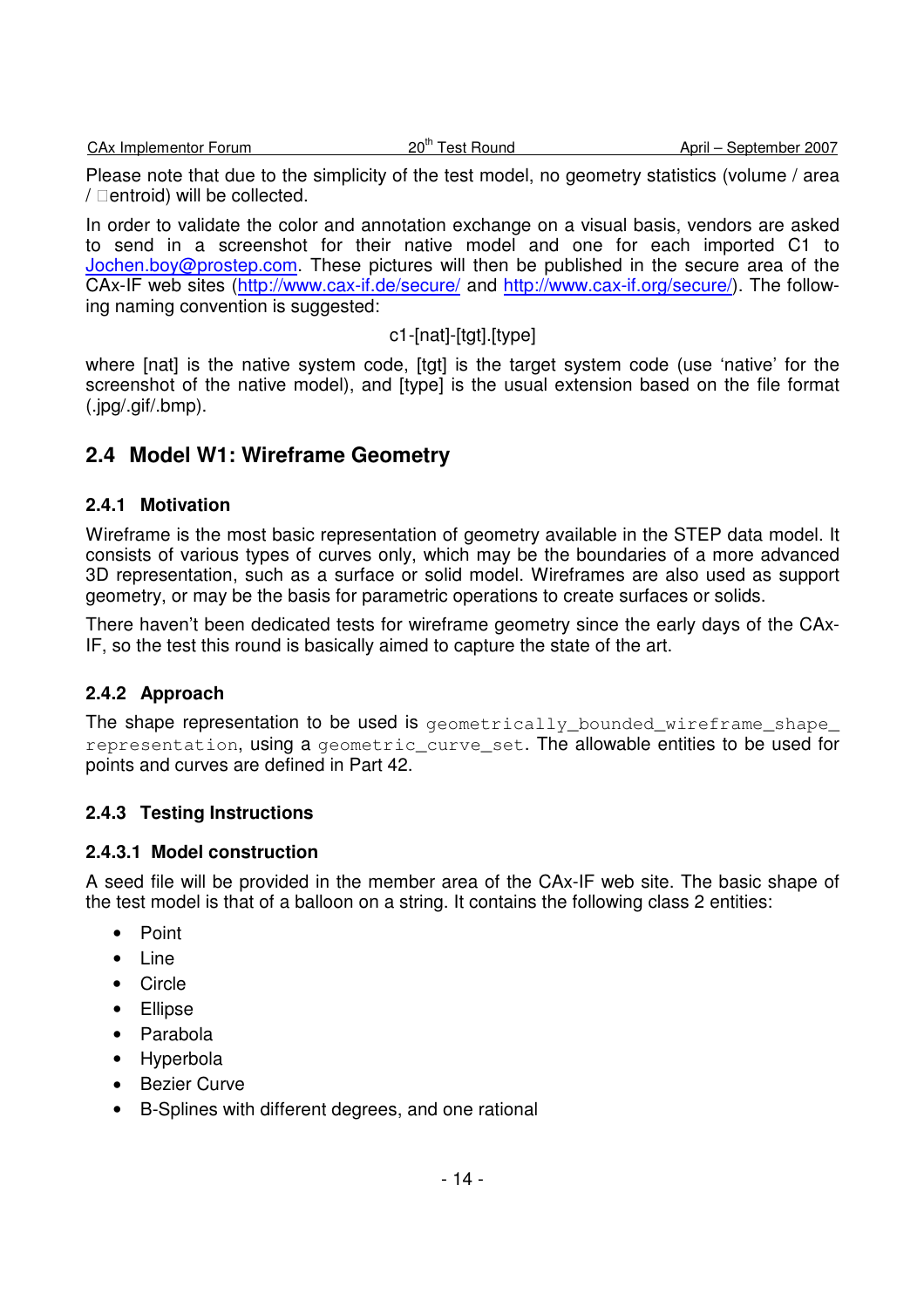

Figure 4: Layout of the W1 model (note that the arrowhead on the curve is not part of the model)

### **2.4.3.2 Statistics**

With each STEP file submitted for W1, vendors must include a text file with the stats in comma-delimited form (.csv):

| model         | W1                                                                                                 |
|---------------|----------------------------------------------------------------------------------------------------|
| system t      | Native system code                                                                                 |
| system_n      | Target system code (for native stats use 'stp' for system t)                                       |
| unit          | <b>Units</b>                                                                                       |
|               | <b>curve length</b> Total length of all curves in the model                                        |
| cx cy cz      | Center point of the three-dimensional bounding box enclosing<br>all geometric entities in the file |
| date          | Date submitted                                                                                     |
| <b>issues</b> | Short description of issues                                                                        |

In order to validate the shape and styles (as far as applied) on a visual basis, vendors are asked to send in a screenshot for their native model and one for each imported W1 to Jochen.boy@prostep.com. These pictures will then be published in the secure area of the CAx-IF web sites (http://www.cax-if.de/secure/ and http://www.cax-if.org/secure/). The following naming convention is suggested:

### w1-[nat]-[tgt].[type]

where [nat] is the native system code, [tgt] is the target system code (use 'native' for the screenshot of the native model), and [type] is the usual extension based on the file format (.jpg/.gif/.bmp).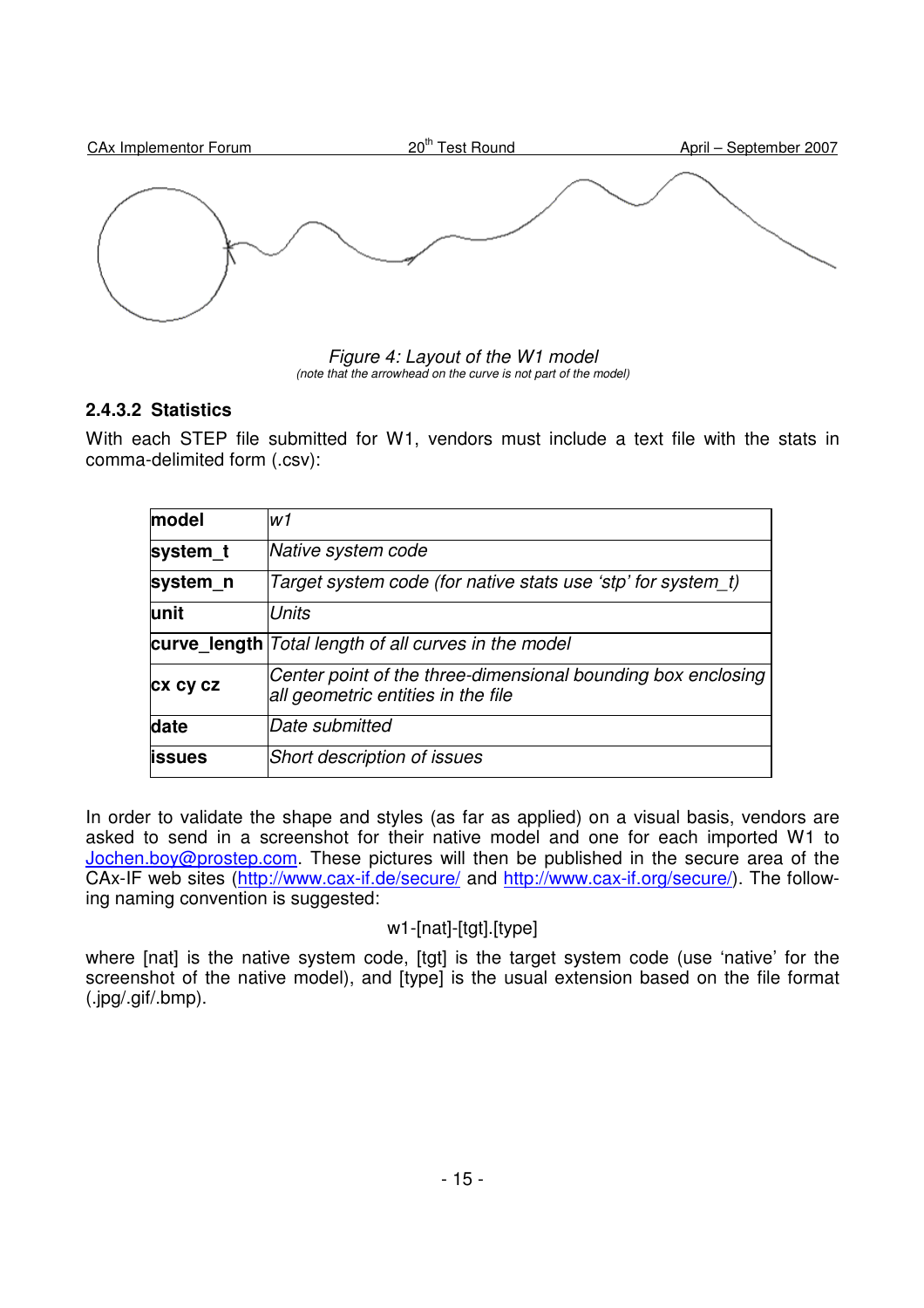# **3.0 Production models: PM18**

## **3.1 Motivation**

In an attempt to test the STEP processors on real world models, the CAx Implementor Forum will be testing production parts in this round and future rounds of CAx-IF testing. These production models are characteristic for components and assemblies that are encountered in the aerospace and automotive industries. PDES, Inc. and ProSTEP iViP member companies and vendors have supplied these models.

# **3.2 Approach**

Testing of Production Models focuses mainly on data quality, not on specific functionalities. Assemblies should therefore be exported as a single STEP file. The file format should be either AP214-IS or AP203e2. In order to support quality validation of the Production Model exchange, all vendors shall include the maximum level of Validation Properties they support. In addition, since Round18J, the native and target statistics will include ValProps.

All source system native models and STEP files may be analyzed for data quality by the "CADIQ" developers. STEP syntax and structure will be checked by the CAx-IF facilitators. In order to enable an end-to-end analysis of the data exchange, all vendors importing Production Model STEP files are asked to submit the resulting target model from their system along with or instead of the target statistics.

# **3.3 Testing Instructions**

| <b>Model name</b>                          | <b>Native System</b> | Remarks                                                                                           |
|--------------------------------------------|----------------------|---------------------------------------------------------------------------------------------------|
| Car Handle                                 | <b>CATIA V5</b>      | New Model in R20J                                                                                 |
| Transmission Casing Section   Pro/Engineer |                      | Re-test from Round19J                                                                             |
|                                            |                      | Please note the problematic areas shown in<br>the screenshot on the document sharing<br>web site. |
| Air Plenum                                 | UG NX                | New Model in R20J                                                                                 |

### **3.3.1 List of available models**

### **3.3.2 Results**

For each STEP file imported for the Production Models, vendors have to submit a text file with the statistics in comma-delimited form (.CSV):